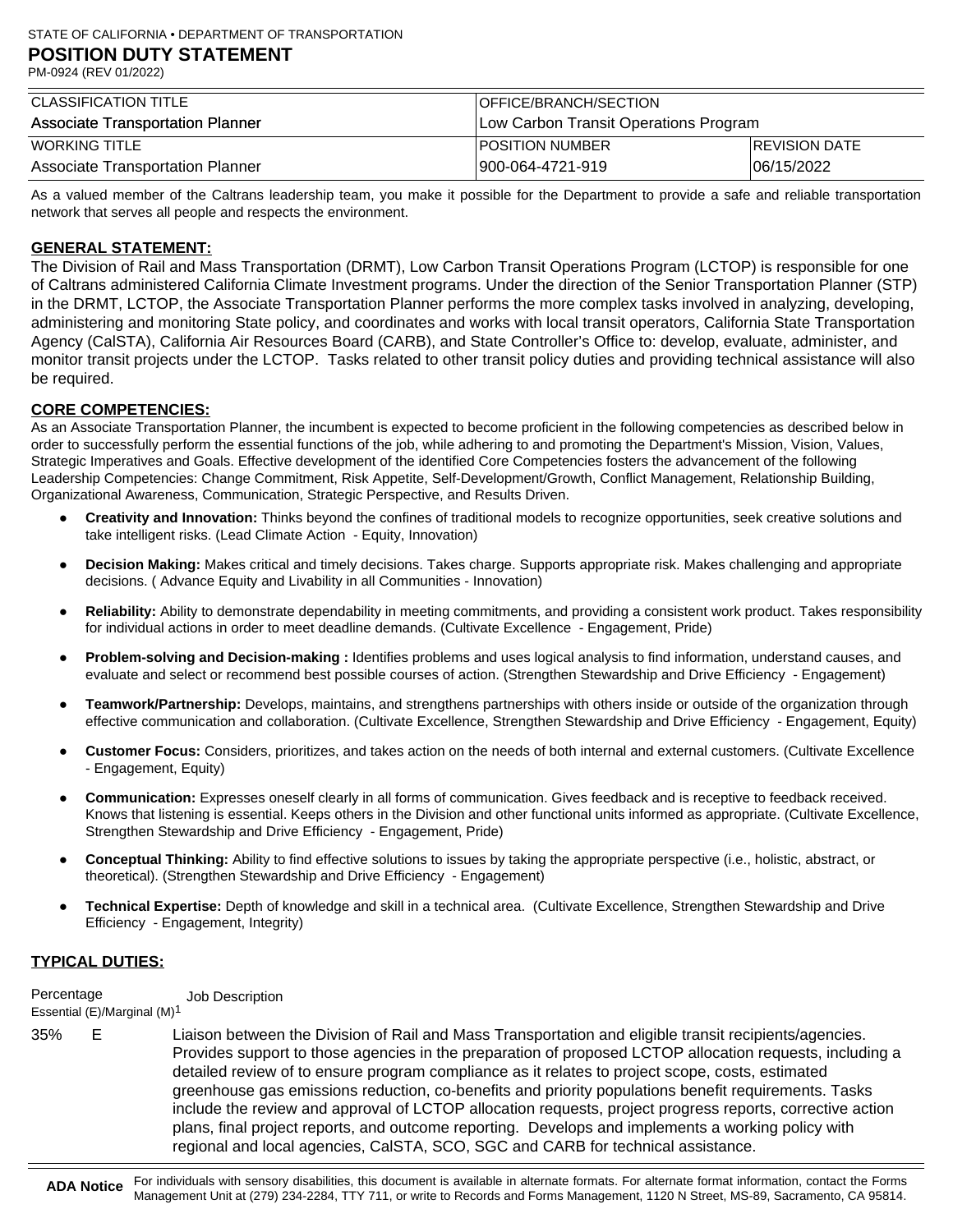## STATE OF CALIFORNIA • DEPARTMENT OF TRANSPORTATION **POSITION DUTY STATEMENT**

PM-0924 (REV 01/2022)

| 35% | E | Tracks and monitors all existing LCTOP projects approved and funds appropriated to the assigned region.                                                                                                                                                                                                                                                                                                                               |
|-----|---|---------------------------------------------------------------------------------------------------------------------------------------------------------------------------------------------------------------------------------------------------------------------------------------------------------------------------------------------------------------------------------------------------------------------------------------|
|     |   | Review and approve proposed LCTOP project change requests. Ensure consistency of project data and                                                                                                                                                                                                                                                                                                                                     |
|     |   | develop and maintain project records and files, including maintenance of data in coordination with CARB                                                                                                                                                                                                                                                                                                                               |
|     |   | California Climate Investments -                                                                                                                                                                                                                                                                                                                                                                                                      |
|     |   | California Climate Investments Reporting and Tracking System with strong usage of Excel. Under the                                                                                                                                                                                                                                                                                                                                    |
|     |   | guidance of the STP, review reports to ensure funded project activities are timely, within the approved                                                                                                                                                                                                                                                                                                                               |
|     |   | scope and cost, reduction of greenhouse gas emissions, and are achieving the intended purpose for which<br>they are to be utilized.                                                                                                                                                                                                                                                                                                   |
| 20% | Е | Develops, administers, and monitors LCTOP changes to ensure compliance with new regulations. Tasks<br>include implementing new processes and updating the LCTOP guidelines and branch desk procedures.<br>Review and revise the LCTOP Guidelines and other relevant program documents annually (Allocation<br>Request Form, Reporting Forms, etc). Update LCTOP website as needed. Create/Update project maps as<br>needed (ARC GIS). |
|     |   |                                                                                                                                                                                                                                                                                                                                                                                                                                       |
| 5%  | м | Provides program information to Department, CalSTA, CA Legislatures and CARB staff as requested.<br>Provide information to Caltrans district transit representatives and respond to requests for information or<br>technical assistance.                                                                                                                                                                                              |
| 5%  | м | Provides program information to other Department staff as requested. Responds to information requests,<br>and conducts other related work as requested. Travel throughout the State and conduct program<br>workshops and project site inspections.                                                                                                                                                                                    |

1ESSENTIAL FUNCTIONS are the core duties of the position that cannot be reassigned. MARGINAL FUNCTIONS are the minor tasks of the position that can be assigned to others.

None SUPERVISION OR GUIDANCE EXERCISED OVER OTHERS

### KNOWLEDGE, ABILITIES, AND ANALYTICAL REQUIREMENTS

This position requires an intermediate-level knowledge of the transportation planning process, state climate goals and legislation, the ability to write effectively, to gather, compile, analyze and interpret data. Be able to analyze problems accurately and recommend effective courses of action. The ability to develop formats to present a display data, to consult with other Caltrans divisions and outside agencies. To present ideas orally and to work effectively with others, as team member is also required. Networking, and gathering, compiling and manipulating data using a computer and various software including but not limited to: Word, Excel, Office, Adobe PDF, ARC GIS.

### RESPONSIBILITY FOR DECISIONS AND CONSEQUENCES OF ERROR

Consequences of error can be serious and far-reaching, effecting the Department but also regional transportation planning agencies, transit operators and transit service providers. The incumbent is frequently responsible for making recommendations on politically sensitive areas such as unmet transit needs findings, on new administrative regulations and resolutions of disputes brought about in the implementation of the program.

### PUBLIC AND INTERNAL CONTACTS

Have a wide variety of regular contacts with persons outside the Division of Rail Mass Transportation Program, by telephone, in writing, and in person. Frequent contact with district transit representatives, local transit operators, CTC staff, CalSTA Staff, CARB Staff and other department staff members regarding the planning, programming, funding, agreement execution, and monitoring of State-funded rail and transit projects, and related transit policy.

### PHYSICAL, MENTAL, AND EMOTIONAL REQUIREMENTS

Incumbent should have the ability to work on a keyboard; manual dexterity; sitting for long periods; develop and maintain cooperative relationships; ability to focus for long periods of time. Must be able to sit and/or stand for long duration and perform tasks utilizing a PC. Incumbent may be required to occasionally bend, stoop and kneel. Must have the ability to multi-task, adapt to changes in priorities, and complete tasks or projects with short notice. Employees must be able to concentrate in order to review and create documents and meet strict deadlines at times. Is open to change and new information; adapts behavior and work methods in response to new information, changing conditions, or unexpected obstacles.

### WORK ENVIRONMENT

This position may be eligible for telework. The amount of telework is at the discretion of the Department and based on Caltrans's current telework policy. While Caltrans supports telework, in-person attendance may be required based on operational needs. Employees are expected to be able to report to their worksite with minimal notification if an urgent need arises.